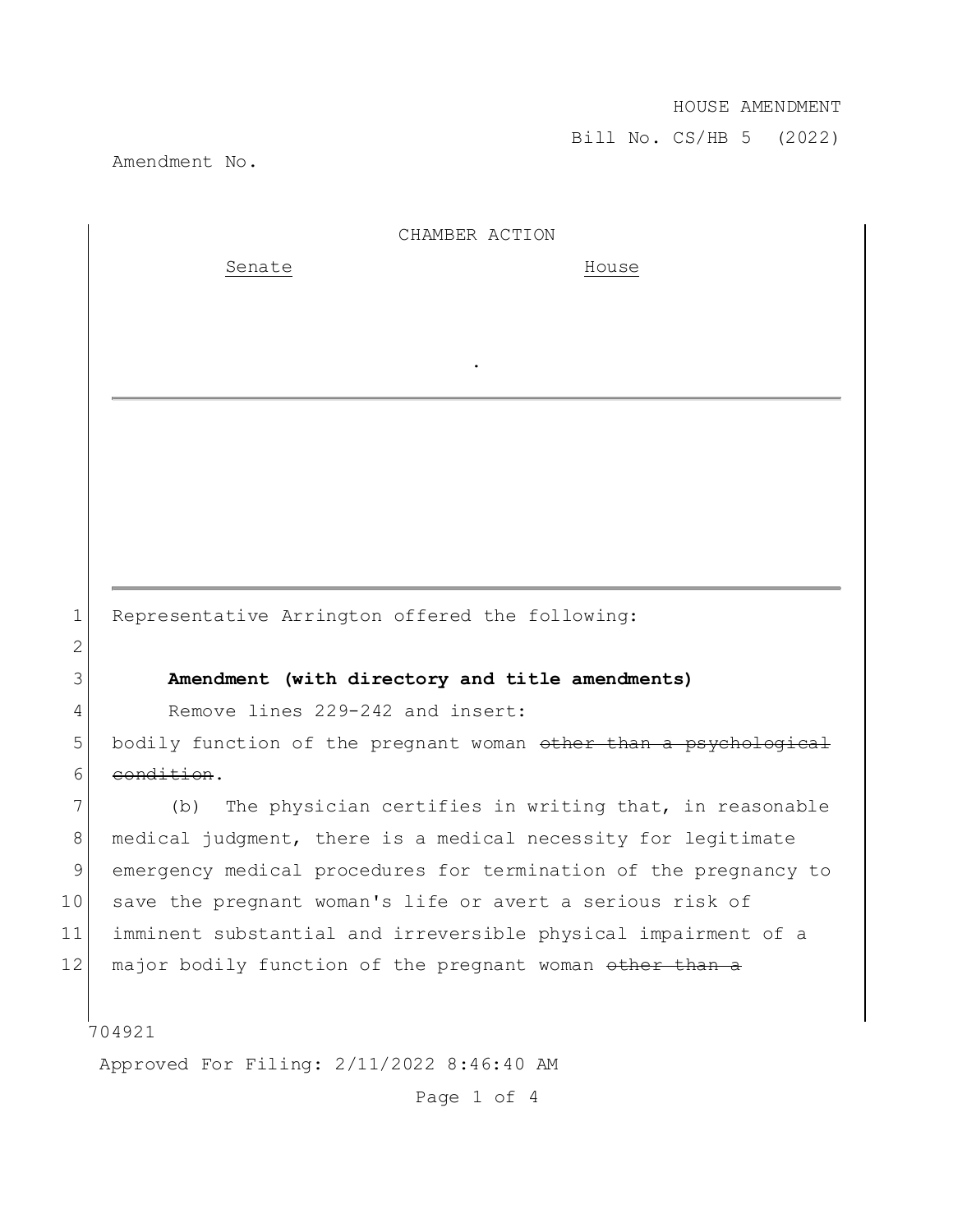Bill No. CS/HB 5 (2022)

Amendment No.

| 13 | psychological condition, and another physician is not available  |
|----|------------------------------------------------------------------|
| 14 | for consultation.                                                |
| 15 | The fetus has not achieved viability under s.<br>(C)             |
| 16 | 390.01112 and two physicians certify in writing that, in         |
| 17 | reasonable medical judgement, the fetus has a fatal fetal        |
| 18 | abnormality.                                                     |
| 19 | (15)<br>USE OF PUBLIC FUNDS RESTRICTED. - A state agency, a      |
| 20 | local governmental entity, or a managed care plan providing      |
| 21 | services under part IV of chapter 409 may not expend funds for   |
| 22 | the benefit of, pay funds to, or initiate or renew a contract    |
| 23 | with an organization that owns, operates, or is affiliated with  |
| 24 | one or more clinics that are licensed under this chapter and     |
| 25 | perform abortions unless one or more of the following applies:   |
| 26 | (a) All abortions performed by such clinics are:                 |
| 27 | On fetuses that are conceived through rape or incest;<br>1.      |
| 28 | or                                                               |
| 29 | Are medically necessary to preserve the life of the<br>2.        |
| 30 | pregnant woman or to avert a serious risk of substantial and     |
| 31 | irreversible physical impairment of a major bodily function of   |
| 32 | the pregnant woman, other than a psychological condition.        |
| 33 | Section 5. Subsection (1) of s. 390.01112, Florida               |
| 34 | Statutes, is amended to read:                                    |
| 35 | Termination of pregnancies during viability.-<br>390.01112       |
| 36 | A physician may not perform a No termination of<br>(1)           |
| 37 | pregnancy shall be performed on any human being if the physician |
|    | 704921                                                           |
|    | Approved For Filing: 2/11/2022 8:46:40 AM                        |

Page 2 of 4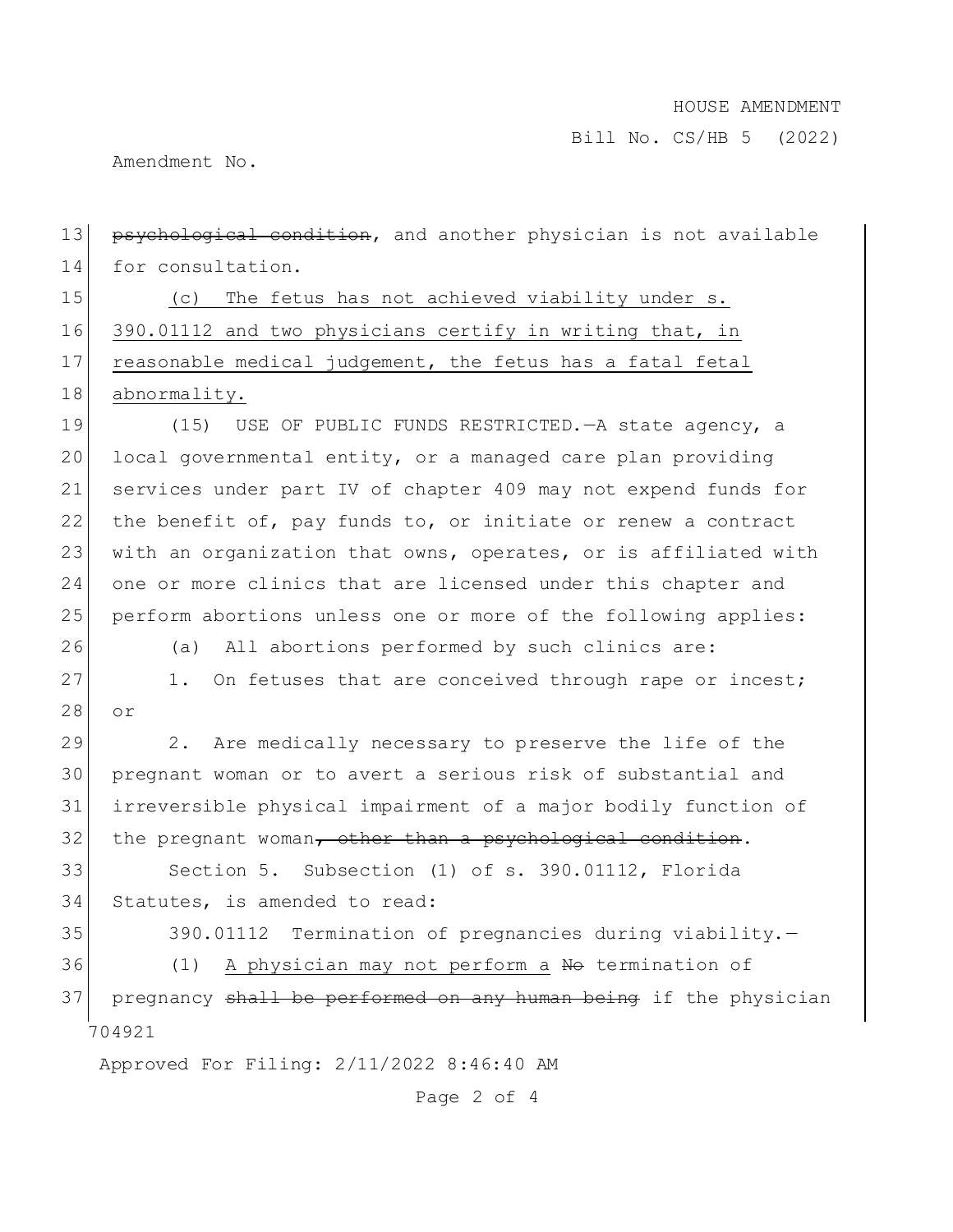Bill No. CS/HB 5 (2022)

Amendment No.

54

38 determines that, in reasonable medical judgment, the fetus has 39 achieved viability, unless: 40 (a) Two physicians certify in writing that, in reasonable

41 medical judgment, the termination of the pregnancy is necessary 42 to save the pregnant woman's life or avert a serious risk of 43 substantial and irreversible physical impairment of a major 44 bodily function of the pregnant woman other than a psychological 45 condition: or

 (b) The physician certifies in writing that, in reasonable medical judgment, there is a medical necessity for legitimate emergency medical procedures for termination of the pregnancy to save the pregnant woman's life or avert a serious risk of imminent substantial and irreversible physical impairment of a 51| major bodily function of the pregnant woman <del>other than a</del> 52 psychological condition, and another physician is not available 53 for consultation.

704921 55 **-----------------------------------------------------** 56 **D I R E C T O R Y A M E N D M E N T** 57 Remove lines 216-217 and insert: 58 Section 4. Subsection (1) and paragraph (a) of subsection 59 (15) of section 390.0111, Florida Statutes, are amended to read: 60 61 **-----------------------------------------------------** 62 **T I T L E A M E N D M E N T**

Approved For Filing: 2/11/2022 8:46:40 AM

Page 3 of 4